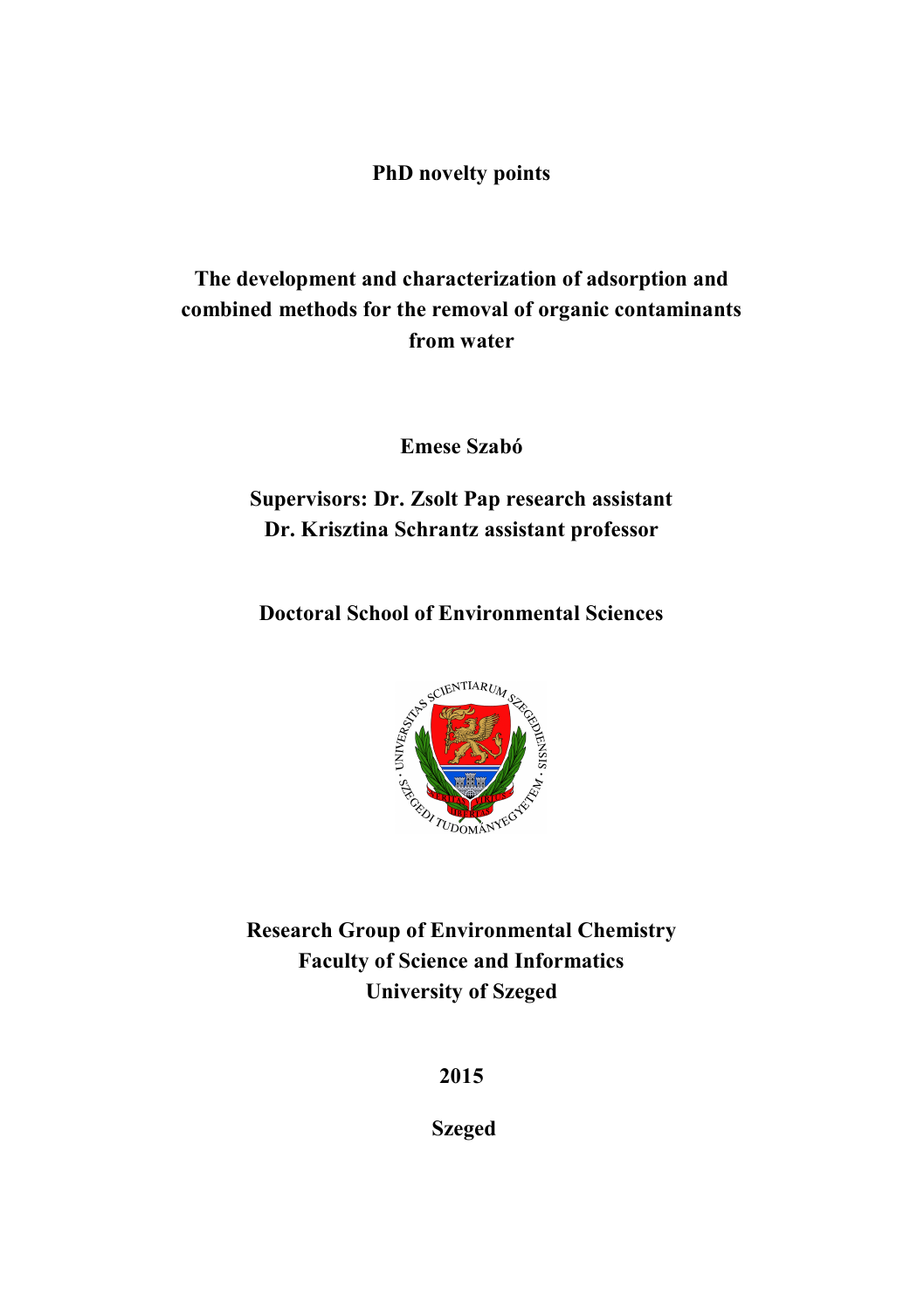Recently, the main principle of environmental protection resides in the following sentence: low pollution high energy exploitation. This principle is valid in the use of renewable and geothermal energy, which gains more and more importance. In European context, the thermal water sources of Hungary are significant. As already the name suggests, this thermal water can be used as an energy source while keeping in mind the possible. The temperatures of the thermal waters in Hungary are between 30 °C and 105°C. These waters contain hydrocarbons in relatively small concentrations. This value depends on the water temperature and the localization of the extraction site. Approximately 80 % of the thermal water wells are the source for 80 °C water and are located at Alföld. The emission in the surface waters of the used thermal waters can cause local pollution problems.

The adsorption method is a suitable approach for the removal of organic compounds in low concentrations. The most efficient materials are clay minerals, polyaluminium chlorides or activated carbons. Basically, these adsorbents are the main ones used in modern water treatment technologies. Some of the natural clay minerals can be used as adsorbents. Many organic compounds can interact with the surface of these clay minerals, if they are pre-treated with a cationic surfactant (by the development of an organophilized surface). However, the individual components of an adsorbent system (the nature of the clay mineral, the structure of the organophilic agent, the ionic force and pH of the medium and the chemistry of the pollutants) can affect each other which results various adsorption efficiencies.

The present work targeted the investigation of the removal of organic contaminants (particularly phenolic type compounds) from thermal waters using adsorption methods, advanced oxidation processes and the combination of these two methods.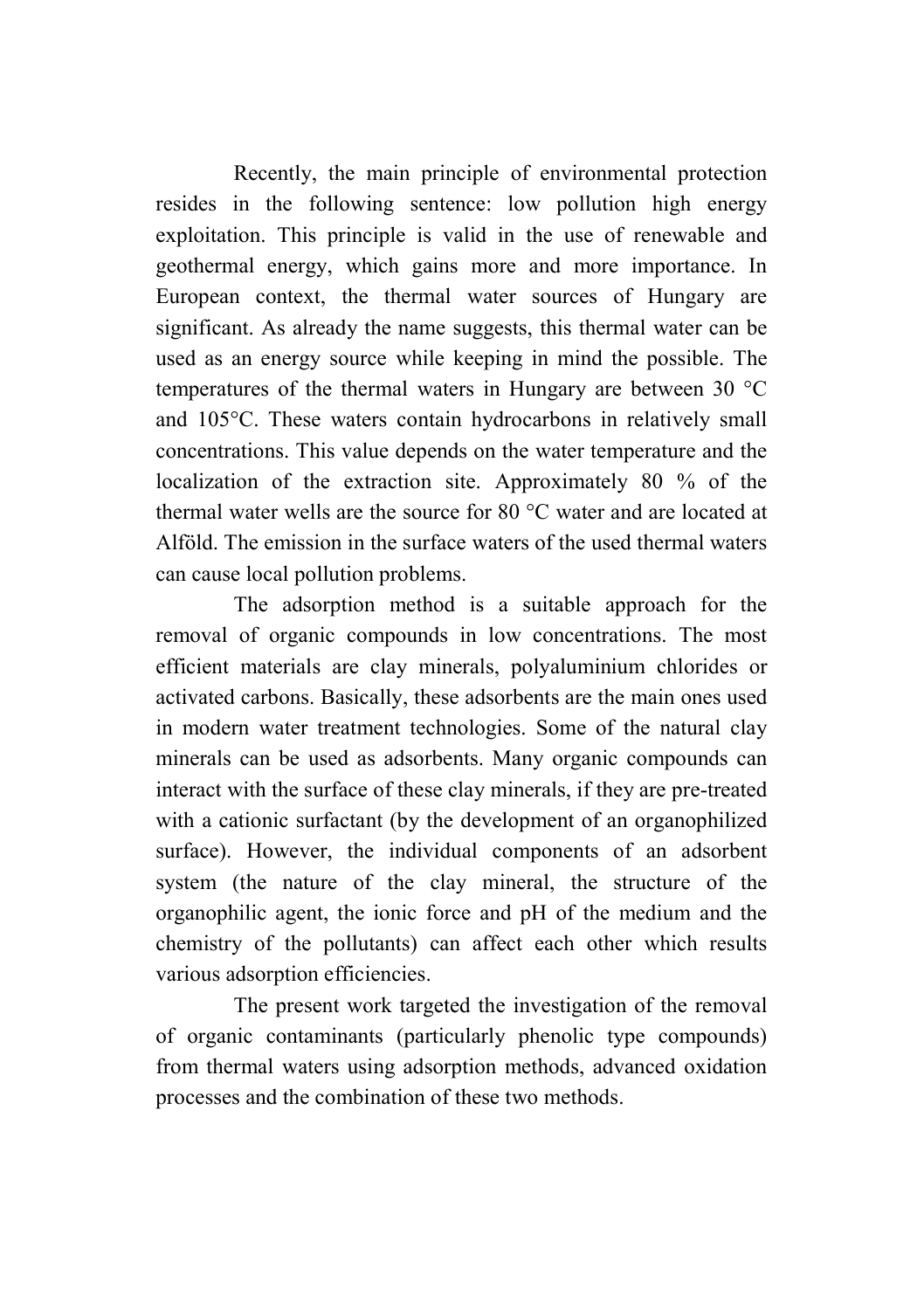The organophilized adsorbents are most likely to succeed in the proposed goal, rather than pre-prepared adsorbents. By the adsorption studies, I drew important conclusions concerning the competition for the surface of the adsorbent including the simultaneous pollutant removal. These results can be crucial in case of real applications. Considering that some compounds are difficult to remove by adsorption, it is also necessary to consider the possibility of using a combined removal process (adsorption + highly efficient advanced oxidation process).

To extract more information from the experiments, the adsorption related investigations were carried out both in deionized, model and real thermal water. The removability of the following model compounds were examined in this study: methyl orange, indigo carmine dyes as anionic compounds, thymol, phenol, and sodium-humate were used as usual thermal water components. Four types of bentonites were used as adsorbents (1. Sodium-bentonite SBS - Süd-Chemie AG, CEC =  $0.80$  mmol / g; 2. Wyoming type sodium-bentonite SPV 200 - AMCOL Specialty, CEC = 0.82 mmol / g; 3. Kunipia-F sodium-bentonite (Kunimine Industries, Japan, JCSS- 3101, CEC = 1.15 mmol / g and 4. Deriton (Unikén Ltd. Hungary CEC =  $0.888$  mmol / g). The surface of the clay minerals was covered by hexadecyltrimethylammonium-bromide in various ratios (ranging from 40 % - 100 % cationic exchange capacity). This organophilization method was performed in two ways:

i.) separately pre-organophilized clay mineral

ii.) organophilization during the treatment (*in-situ* method), when the swollen sodium-bentonite was added to the contaminated water, and after that the required amount of hexadecyltrimethylammoniumbromide (HTAB) was added immediately.

A part of the adsorption studies were also carried out with high basicity polyaluminium chloride (Bopac). Anionic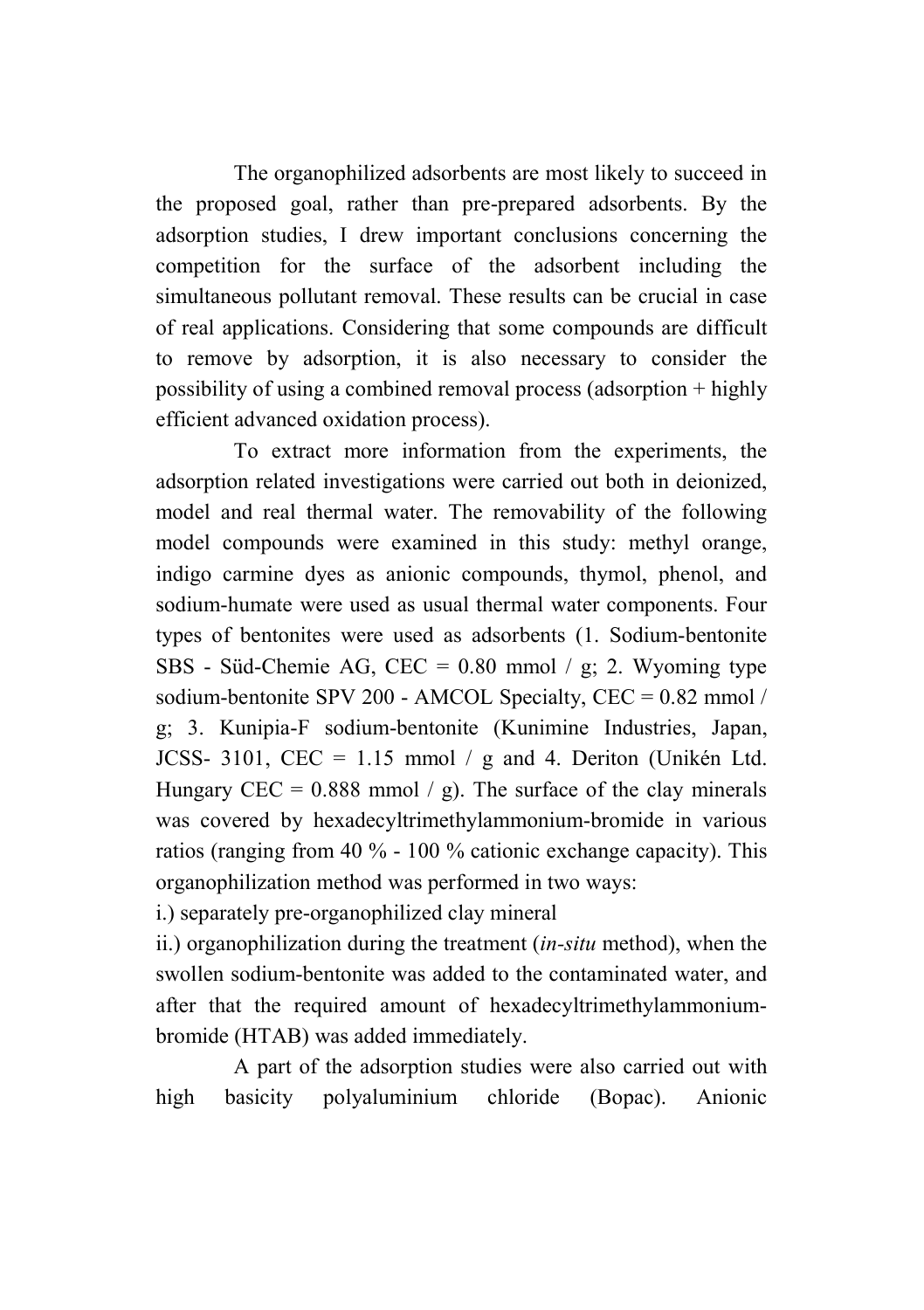polyelectrolyte and HTAB were also added to promote the coagulation.

All The adsorption experiments were carried out in a sixpaddle "jar test" (Velp JLT6) equipment, in which it is possible to control the mixing time and speed. The advanced oxidation processes were carried out in a recirculation reactor system equipped with ultraviolet / vacuum ultraviolet light source. The production of ozone and the addition of other reagents (like  $H_2O_2$ ) were also possible in this reactor. The concentration of the model pollutants was determined by a spectrophotometer and by HPLC. The structure of the dried adsorbents and the interaction of HTAB with the clay minerals were examined by X-ray diffraction (XRD) and infrared spectroscopy (FTIR).

During my PhD, I focused on the *in-situ* clay mineral-based adsorbents, which were more efficient than the widely used preorganophilized adsorbent. Furthermore, it is important to achieve these high removal efficiencies of the in situ method, only a single step is needed. I found that, in case of high CEC values are required. The best example is Kunipia F (1.15 mmol  $/$  g) vs. SPV-200 (0.82) mmol  $/$  g).

In another series of experiments the surface charge of the clay minerals was modified by four different polyelectrolytes. The results show clearly, that cheap and easy to use clay mineral-based adsorbents are suitable for removing anionic character compounds from water.

It can be stated that the removability of thymol, phenol and sodium-humate as individual pollutants are clearly higher (58-21-98 %) in thermal water than in deionized water. In case of multiple contaminants, the interaction of each compound is also a key factor in the adsorption process. In these experiments the sodium-humate was used which can be found in natural thermal waters.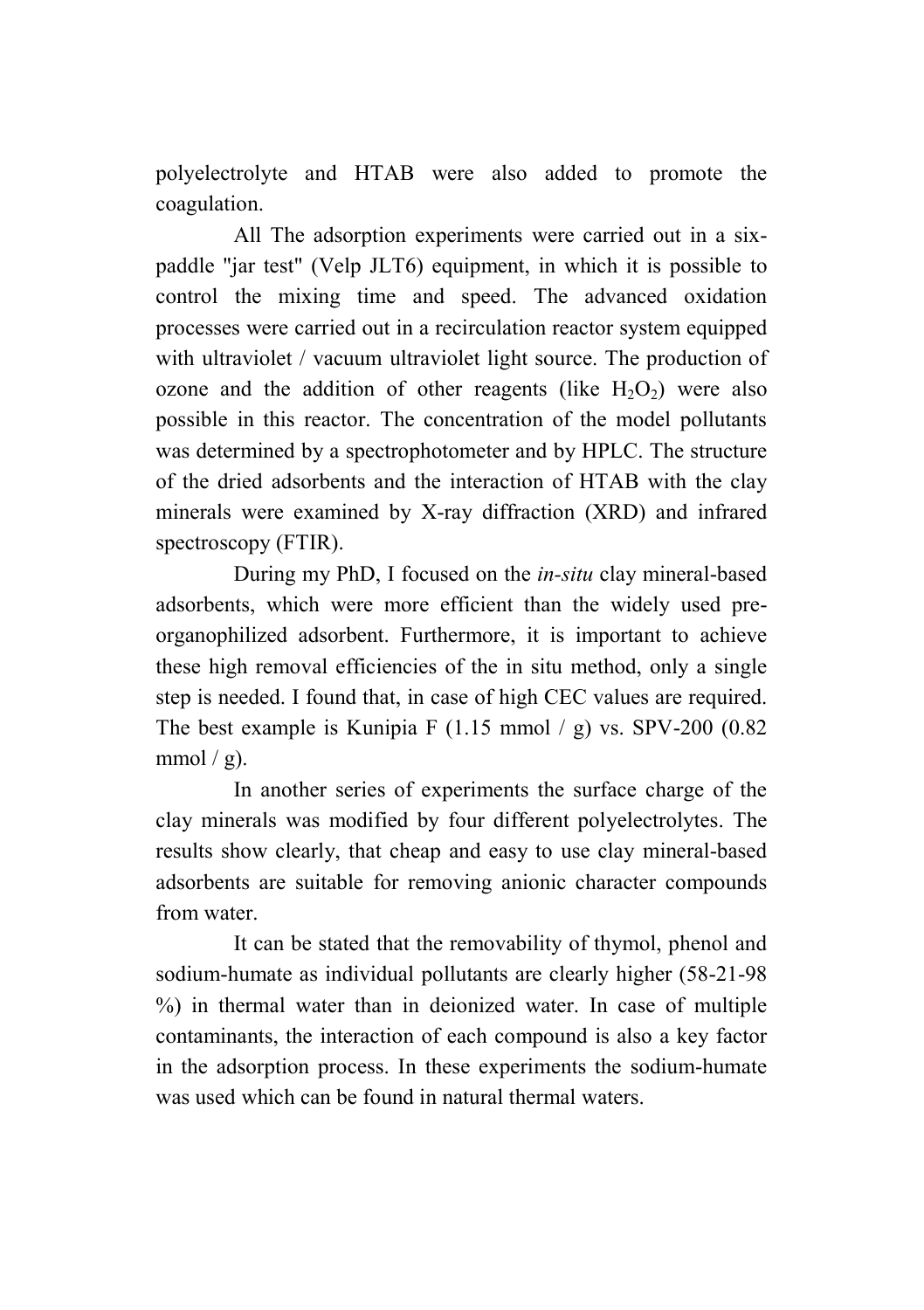The degradation of phenol was studied by various high-efficiency oxidation processes, using UV radiation,  $UV/H<sub>2</sub>O<sub>2</sub>$ , ozonization and  $UV/O<sub>3</sub>$ . It was found that the degradation of pollutants was the most efficient when  $UV/H<sub>2</sub>O<sub>2</sub>$  was used in deionized water or when ozonization and  $UV/O_3$  was applied in thermal water. Only the half of the energy (100 % energy consumption of the lamp/reactor system is considered when all the phenol is degraded) must be invested to the degradation of phenol to reach the emission limit (90 % decomposition when the starting concentration of phenol was 10 mg / L). The invested energy was 1.55 kJ in the case of using  $UV/H<sub>2</sub>O<sub>2</sub>$ method and it was  $2.65$  kJ in the case of using  $UV/O_3$  method in deionized water. In case of thermal water, the invested energy was 3.06 kJ for both of the most efficient methods  $(O_3 \text{ and } UV/O_3)$ . It was found that after a partial decomposition by advanced oxidation processes, the remaining phenol can be efficiently removed by adsorption.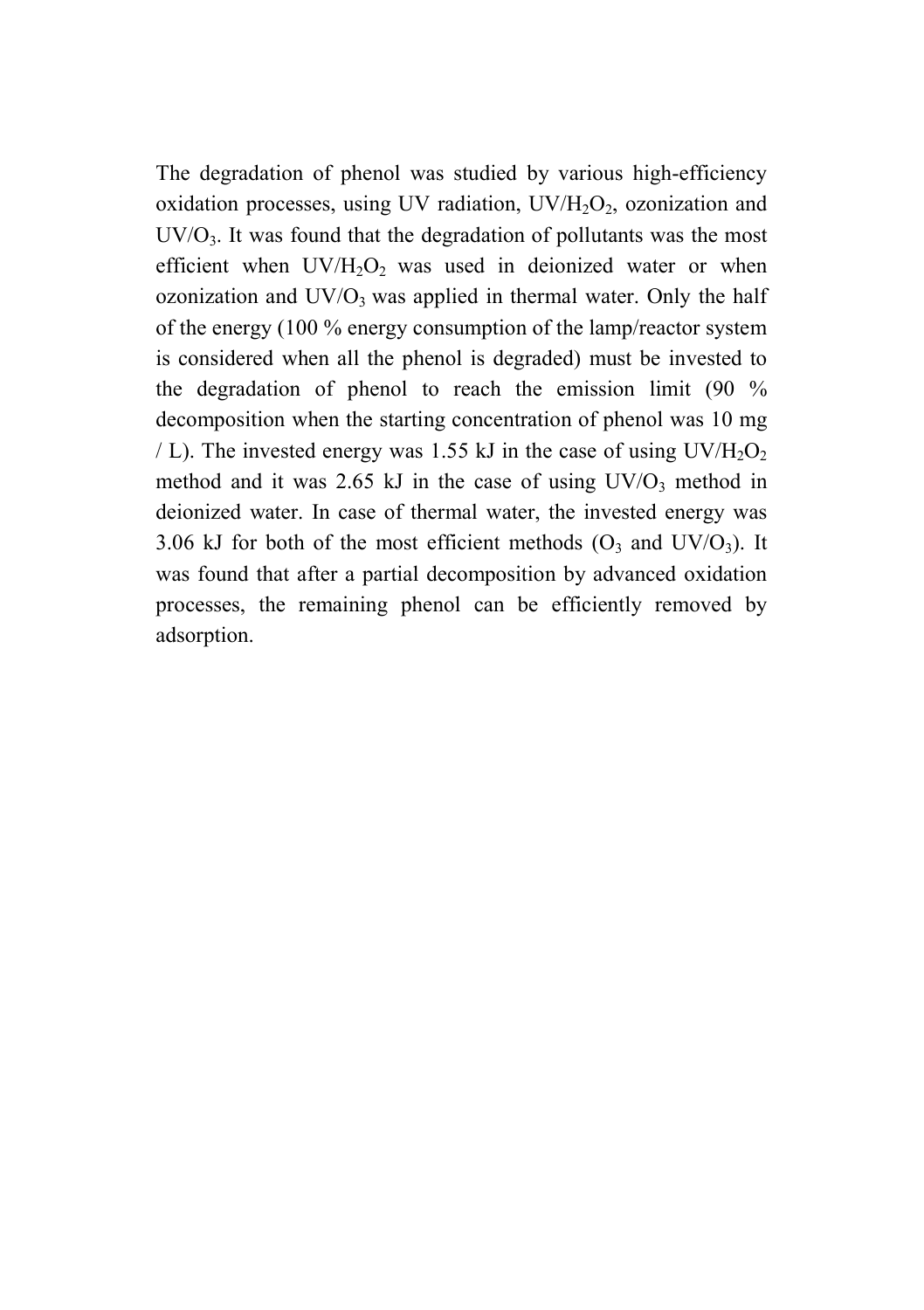#### New scientific results:

1, I developed a one-step (*in situ*) adsorption method, which has equivalent efficacy to the pre-prepared adsorbent. The great advantage of the new method is that it does not require a separate procedure (with extra work time and cost), previous preparation and storage.

| Treatment<br>method  | Remained thymol<br>after treatment<br>$(TOC_T^{\#}; mg/L)$<br><b>HPLC</b> | Change of total<br>organic carbon<br>$\Delta TOC_T$ %) HPLC |
|----------------------|---------------------------------------------------------------------------|-------------------------------------------------------------|
| thymol solution      | 10                                                                        | 0                                                           |
| M1-Kunipia-F-<br>40  | 8,6                                                                       | 14,3                                                        |
| M1-Kunipia-F-<br>60  | 7,7                                                                       | 22,7                                                        |
| M1-Kunipia-F-<br>100 | 7.5                                                                       | 25,2                                                        |
| M2-Kunipia-F-<br>40  | 8,7                                                                       | 13,4                                                        |
| M2-Kunipia-F-<br>60  | 7,6                                                                       | 24,4                                                        |
| M2-Kunipia-F-<br>100 | 6,4                                                                       | 36,1                                                        |

*# TOCT: total organic carbon of thymol*

It was found that the pre-prepared organophilic clay adsorbent (M1) is less efficient then the in situ prepared organophilic clays (M2). The removal efficiency can be maximized in each case for the test model compounds (thymol) when 60 to 100 % coverage of the cation exchange capacity is applied. In the case of in situ adsorbents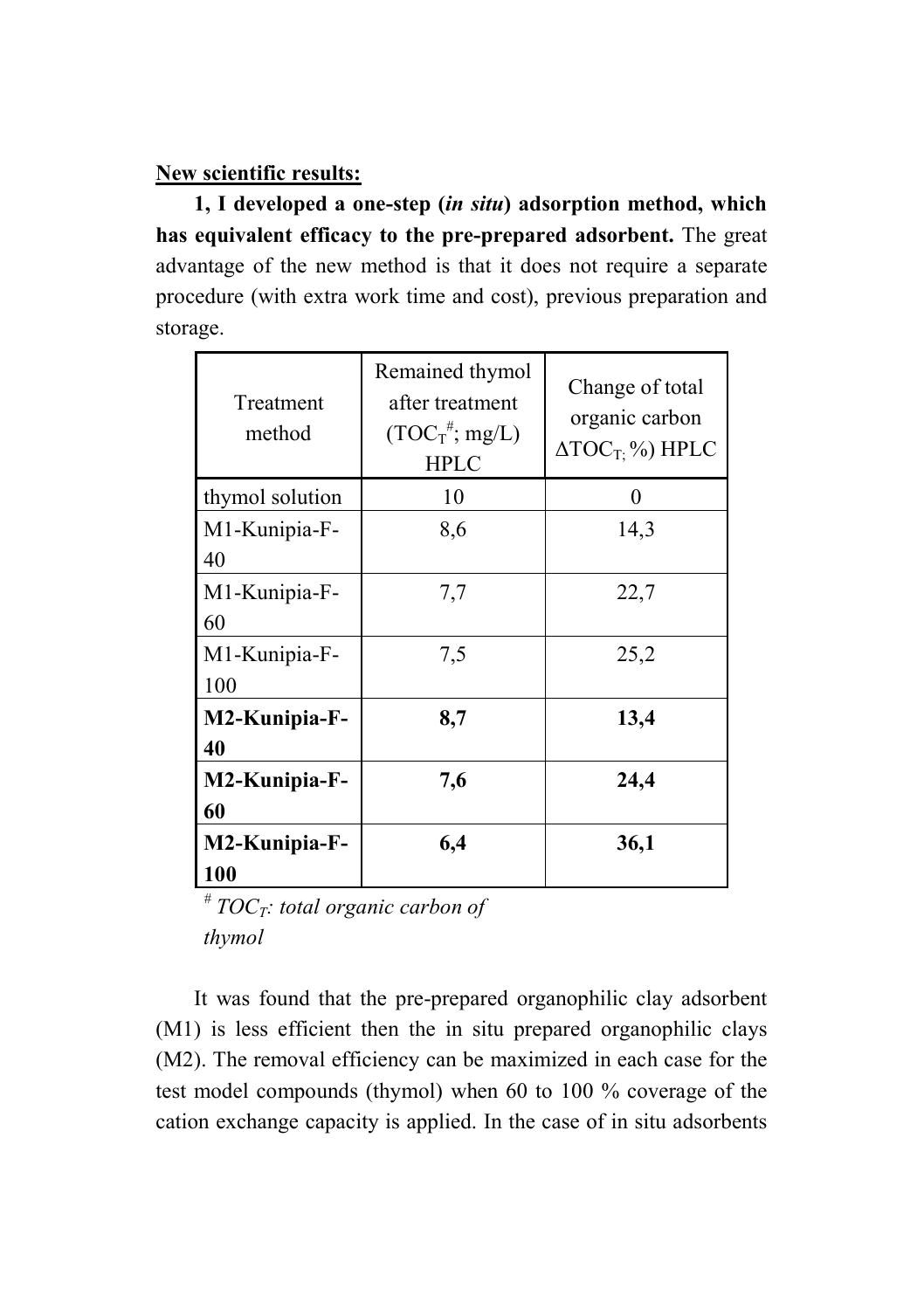the efficiencies achieved were between 24 % and 36 %, while the pre-prepared adsorbent showed efficiencies between 22 % and 25 %.

2. I found that phenolic compounds can be removed by clay mineral-based adsorbents. The effectiveness of the adsorbent can be influenced when the cation exchange capacity is covered partially or completely by organophilic cation. The differences between the clay minerals can be easily detected, when working in low concentration values ( $\sim$  10 mg / L). I found that, in case of any test coverage of the cation exchange capacity, higher percentage of test compounds can be removed from the solution by using the clay mineral with higher cation exchange capacity: (Kunipia-F 1.15 mmol / g), vs. (SPV-200 0,82 mmol/g).

3. I showed that in real/model thermal water matrix humic acid-type of compounds are enhancing the adsorption efficiency of phenolic-type of compounds. In the case of multiple pollutants the adsorption process is influenced multifold. In deionized media, in the presence of sodium-humate, the removal efficiency of phenol (10 %) and thymol (46 %) is higher than in the case when single pollutants are removed. The same time, the removal efficiency of sodium-humate gets somewhat lower (82 %). Examining the adsorption of multiple pollutants in model thermal water, the removal efficiency of phenol was 5 %, thymol 49 % and sodiumhumate 100%.

 In deionized water, the functional groups of sodium-humate are accessible, they can connect to the available charged surface sites of the clay mineral. The accessible and less polar chains of sodium-humate will dominate and they will be available for other compounds in the solution with similar polarity (such as phenol type).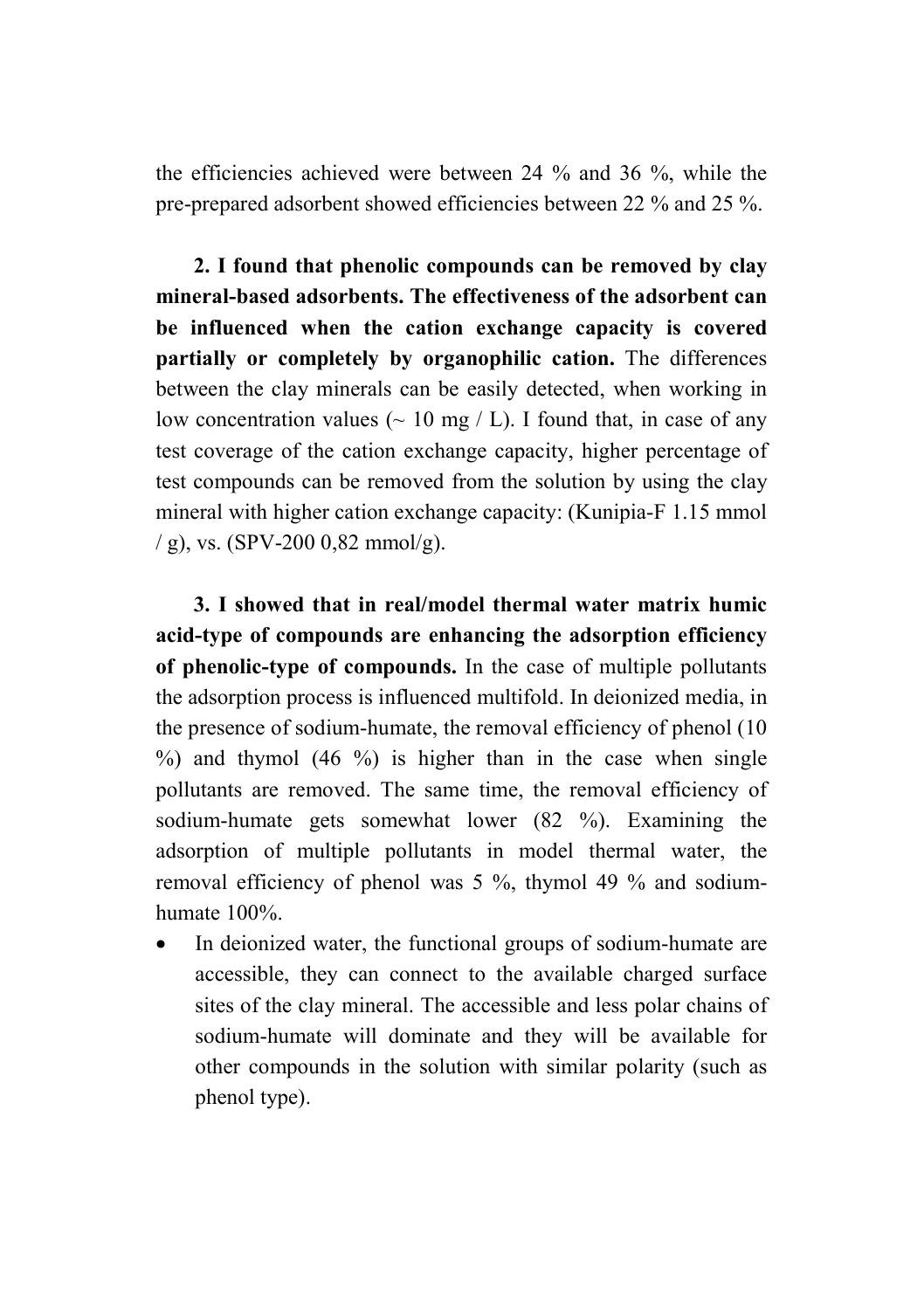In model/real thermal water, the functional groups of the sodium-humate are surrounded by the ions from solution, therefore a relative charge neutralization occurs on the adsorbent's surface. Hence, sodium-humate can connect to the clay mineral using only its own polar chains – but this happens only at the organophilic surface. Polar or easily polarizable molecules bind to functional groups of sodium-humate which are directed towards water, therefore, no sigficant differences were observed in the removal efficiency of these molecules. When applying adsorption at industrial scale it is worth considering these interactions.

4. The role of polyelectrolyte is significant in the development of relationships charge of adsorption therefore they have an effect for adsorption of organic molecule on PAC-based adsorbents. The investigated adsorbent consists from high basicitypolyaluminium-chloride - Bopac ( $c_{PAC}$  = 80 mg / L) and an anionic polyelectrolyte with high molecular weight  $(c_{PF} = 0.3-5-10-1)$ 50-100 mg/ L). Based on the experiments it is concluded, that the removability of both test compounds (thymol, sodium-humate) are increased by increasing the concentration of the polyelectrolyte (in average until the 50 mg / L concentration of polyelectrolyte good removal efficiencies were registered). Above this concentration, the numbers of charges on the surface of the adsorbent decreases together with the presence of the excess polyelectrolyte.

The removability of thymol was 25 % and that of sodiumhumate was 28 % (single pollutant) in deionized water. (The adsorbent contained: PAC 80 mg / L and PE 50 mg / L.) Results were better in model thermal water considering both pollutants (thymol 47 % and sodium-humate 95 %).

In the presence of multiple pollutants, an inversion is observed in deionized water. In the case of small (0-3-5-10 mg / L)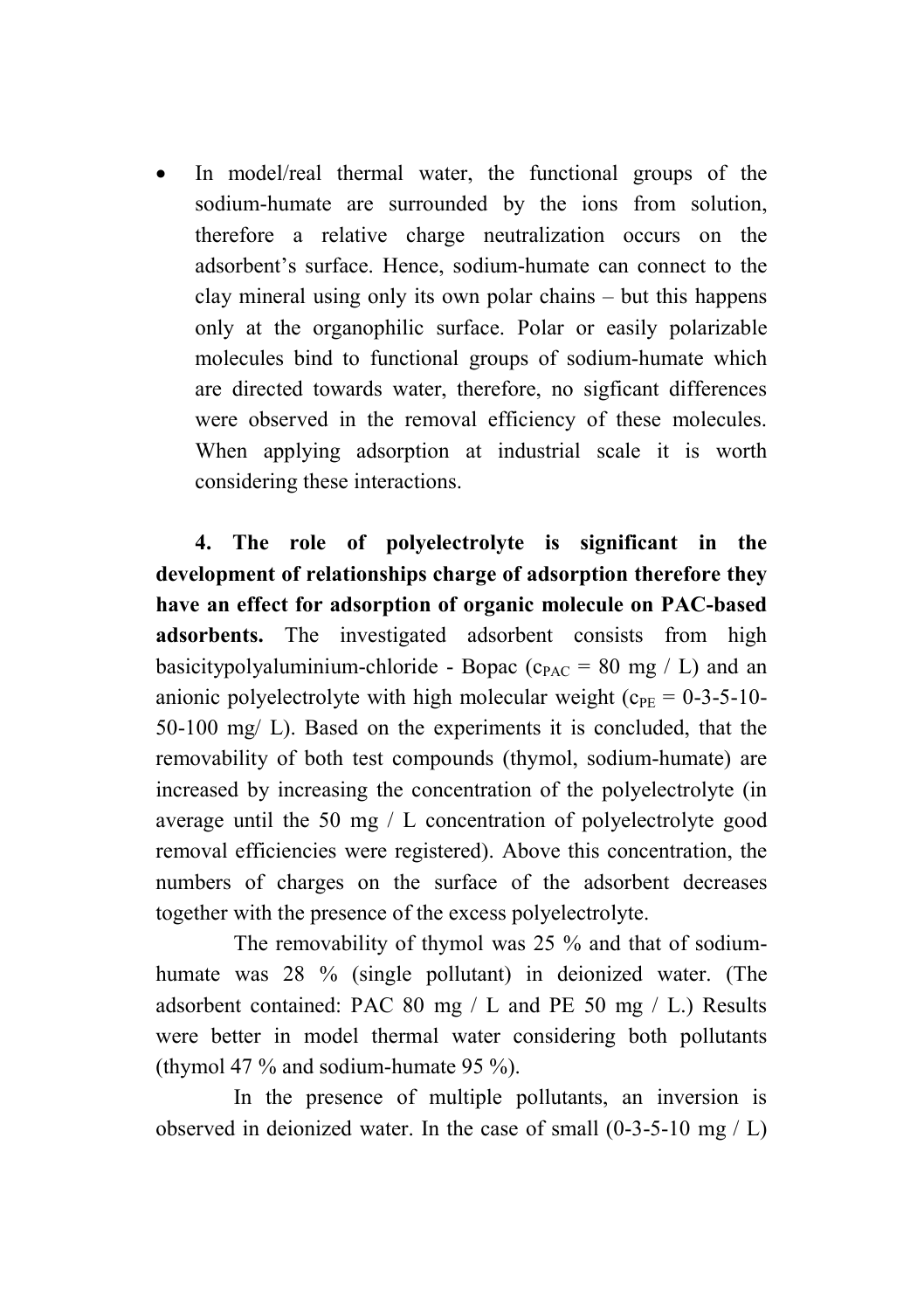and too high  $(100 \text{ mg} / \text{L})$  concentration of polyelectrolyte, the removability of the tested compounds was very low (thymol 0-21 %, sodium-humate 7-27 %), but the results were very good (thymol 70 %, sodium-humate 89 % removal) in medium concentration values of the polyelectrolyte 50 mg / L. The lower polyelectrolyte concentration is not enough to overcome the repulsion forces between the particles (PAC and bounded pollutants), because the water does not contains any other ions. By finding the optimal concentration of the polyelectrolyte, the PAC and connected pollutants can form flakes in a short time, so they can be easily removed from the solution.

Above the optimal polyelectrolyte concentration, the formed flakes are too small and they cannot be eliminated by classical gravity driven sedimentation. This was also confirmed by the experiments carried out in model thermal water.

The 50 mg / L polyelectrolyte gives the best result in the studied range, although, the results in the case of thymol are slightly lower than in deionized water. The removal efficiency of the thymol was 55 % and of the sodium-humate was 95 % in model thermal water.

5. Phenolic type of contaminants are effectively removed from the thermal water by advanced oxidation processes  $(0, 3)$  and  $UV/O<sub>3</sub>$  and subsequent adsorption with organophilized clay mineral. The removal of residual contaminants (originating from an advanced oxidation process) and the coagulation-flocculation process under these conditions were investigated. The phenol content of the starting solution (10 mg / L) was decomposed until 70  $\%$  by two AOP methods and the remaining phenol was removed efficiently (to  $\sim$ 1 mg / L) by using three different adsorbents.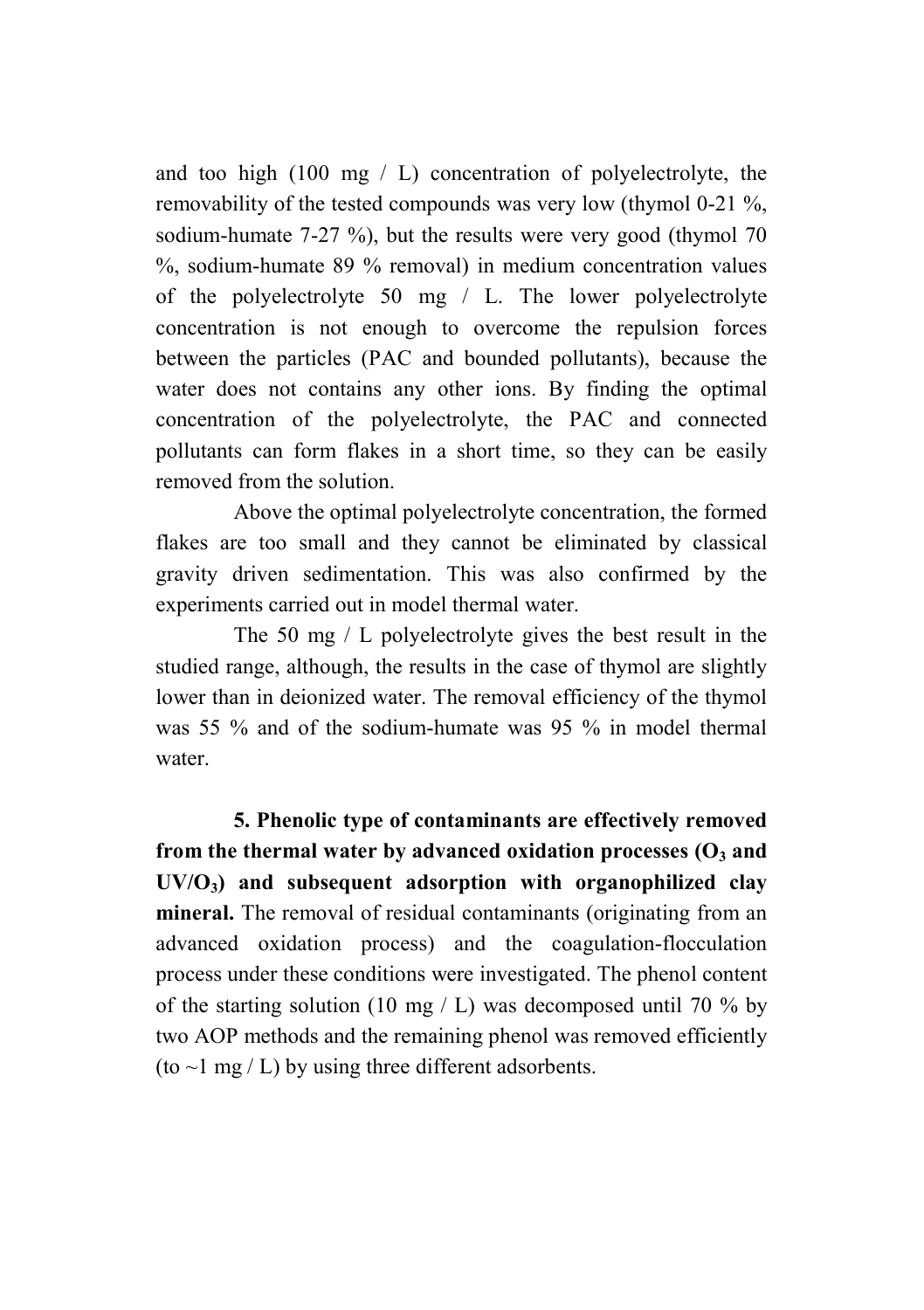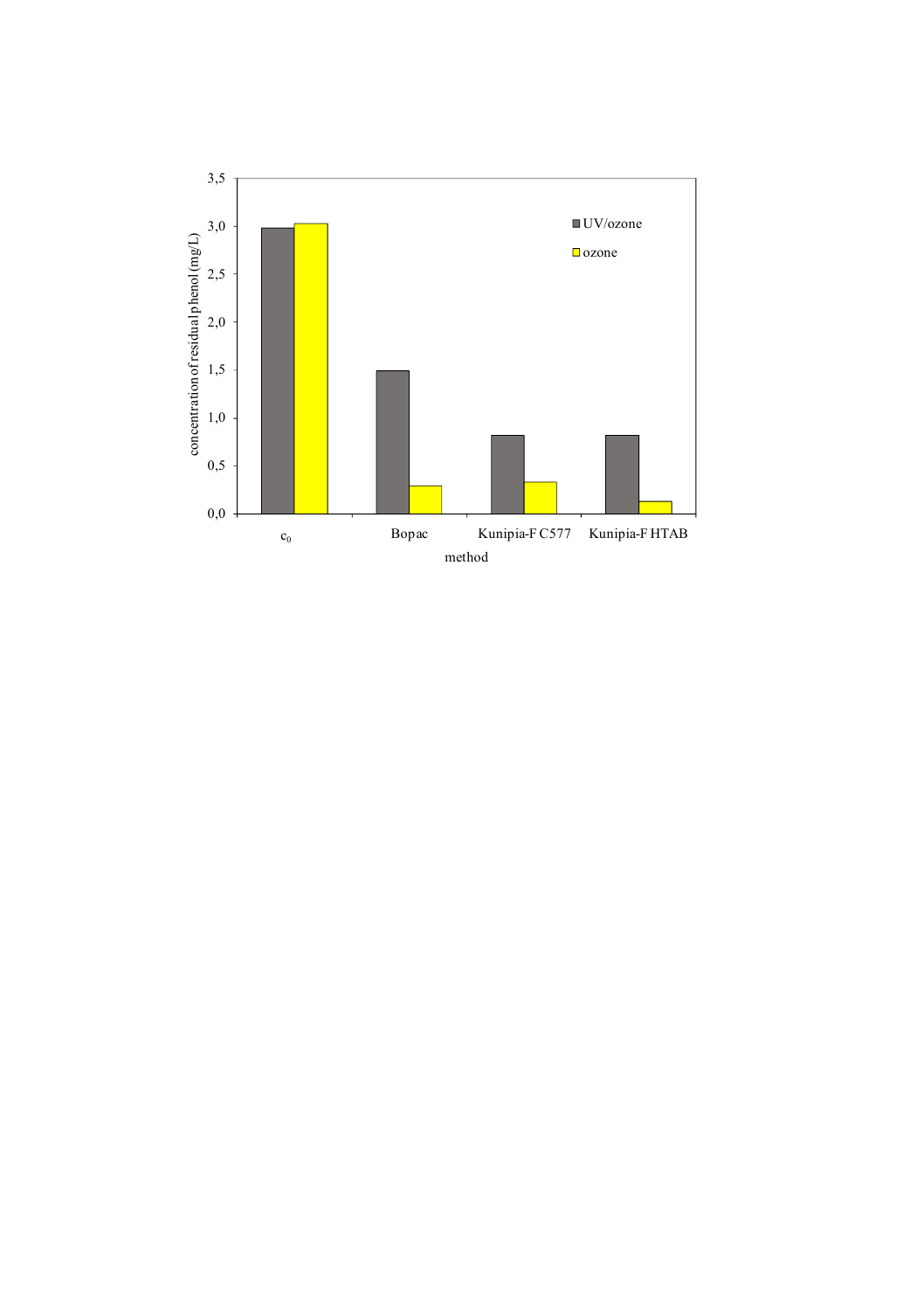## Scientific activity (MTMT 10014733)

#### Papers related to the PhD Thesis

1, Emese Szabó, Krisztina Vajda, Gábor Veréb, András Dombi, Károly Mogyorósi, Imre Ábrahám and Marcell Májer: Removal of organic pollutants in model water and thermal wastewater using clay minerals *Journal of Environmental Science and Health, Part A* 46, (2011) 1346–1356 IF: 1,19 citacions 3(2)

2, Šojić, D., Despotović, V., Orčić, D., Szabó, E., Arany, E., Armaković, S., Illés, E., Gajda-Schrantz, K., Dombi, A., Alapi, T., Sajben-Nagy, E., Palágyi, A., Vágvölgyi, C., Manczinger, L., Bjelica, L., Abramović, B.: Degradation of thiamethoxam and metoprolol by UV,  $O_3$  and UV/ $O_3$  hybrid processes Kinetics, degradation intermediates and toxicity: *Journal of Hydrology*  volume 472-473, issue, year 2012, pp. 314 – 327 IF: 2,964 citacions 10 (9)

3, E. Szabó, Zs. Pap, A. Dombi, K. Hernádi, L. Baia, G. Simon: Important aspects on the removal of humic acid and phenolic compounds with clay minerals. "Synergism provided by the pollutants, efficiency given by the media" *Water Air Soil Pollution* 225 2014: 1888 IF: 1,685 citacions 1 (1)

4, Emese Szabó, Zsolt Pap, Gergő Simon, Andras Dombi, Lucian Baia, Klára Hernádi: New insights on the simultaneous removal by adsorption on organoclays of humic acid and phenol from thermal waters. *Water* Manuscript ID: water-98595 submitted 2015 august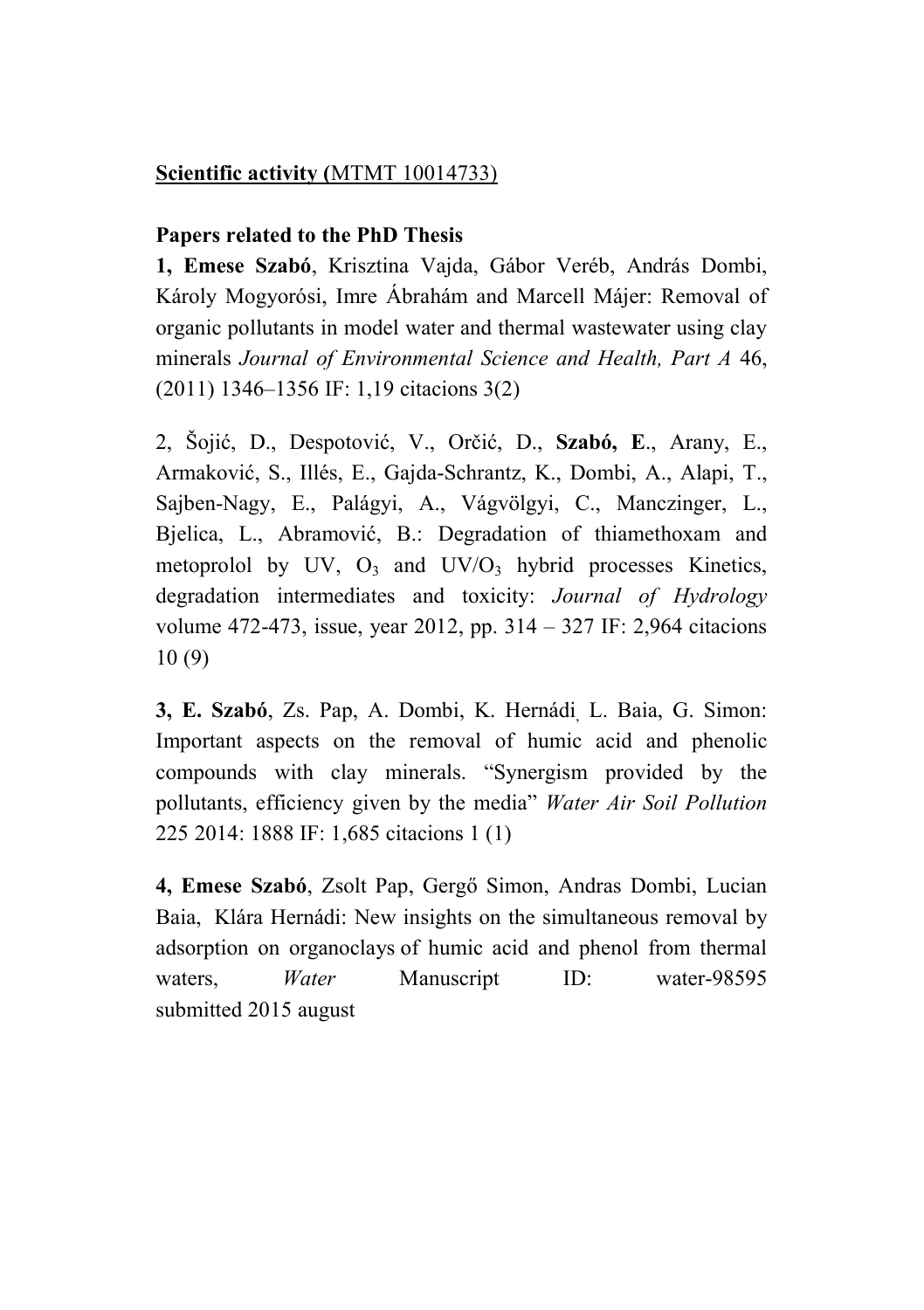## Book Chapters related to the PhD Thesis:

1, Szabó Emese, Veréb Gábor, Kmetykó Ákos, Mogyorósi Károly Dombi András: Szerves szennyezők eltávolítása ipari és termálvizekből adszorpciós módszerekkel *Dunaújvárosi Főiskola Kiadása* 2009. ISSN 1586-8567

2, Szabó Emese, Veréb Gábor, Kmetykó Ákos, Mogyorósi Károly, Dombi András, Vizek szerves szennyezőinek eltávolítása nagyhatékonyságú oxidációs módszerekkel, Removal of organic contaminants of Waters by advanced oxidation Processes, 103-116 *InnoGeo Kft. Szeged*, 2010. ISBN 978-963-06-9621-0

3, Szabó Emese, Dombi András, Gajdáné Schrantz Krisztina, Mogyorósi Károly

Fenol bontása különböző nagyhatékonyságú oxidációs módszerekkel kezeletlen és adszorpciós módszerekkel előkezelt termálvízben *InnoGeo Kft. Szeged*, 2012 ISBN 978-963-89689-0-6

4, E. Szabó, K. Vajda, G. Veréb, A. Dombi, K. Mogyorósi, I. Ábrahám, M. Májer Removal of organic pollutants in model water and thermal wastewater using clay minerals *InnoGeo Kft. Szeged*, 2012 ISBN 978-963-89689-0-6

## Conferences:

Szabó Emese, Veréb Gábor, Kmetykó Ákos, Mogyorósi Károly Dombi András: Szerves szennyezők eltávolítása ipari és termálvizekből adszorpciós módszerekkel *A Magyar Tudomány Hete* Dunaújváros 2009 (oral).

I. Ábrahám, A. Dombi, M. Májer, K. Mogyorósi, E. Szabó, K. Vajda, G. Veréb Removal and analysis of organic pollutatnts in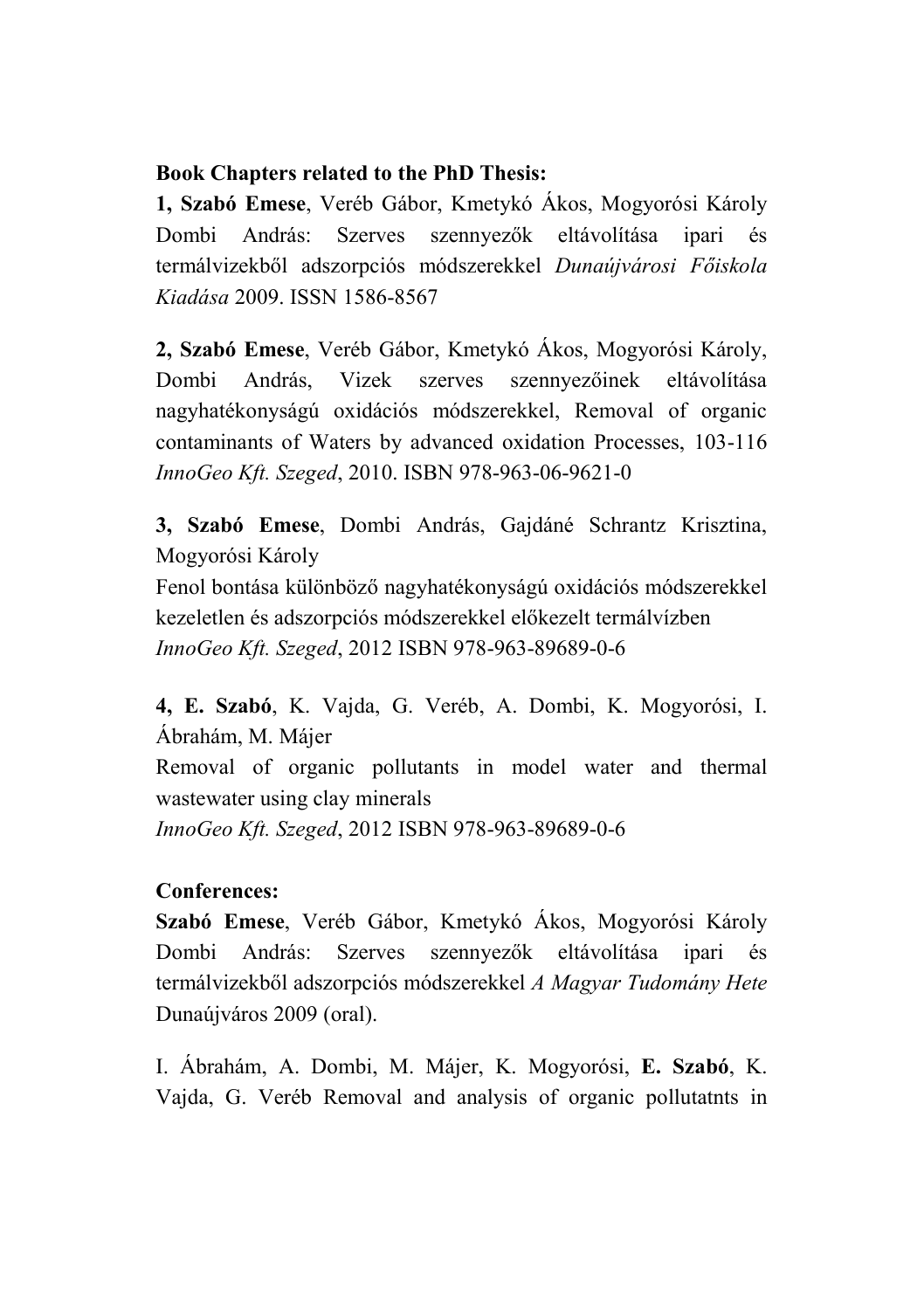industrial waste water and thermal water *ISEAC 36* Rome 2010. (poster)

I. Ábrahám, A. Dombi, M. Májer, K. Mogyorósi, K. Gajda-Schrantz, E. Szabó, K. Vajda, G. Veréb Removal of organic pollutants from thermal water by adsorption-coagulation methods and advanced oxidation processes *ISEAC 36* Rome 2010. (poster)

Emese Szabó, András Dombi, Krisztina Gajda-Schrantz, Károly Mogyorósi, Gergő Simon

Removal of phenol from pre-treated and raw thermal water via different AOP methods *Photoctalytic and Advanced Oxidation Technologies for Treatment of Water, Air, Soil and Surfaces Gdańsk*, Poland, July 4-8. 2011. (poster)

Szabó Emese, Dombi András, Mogyorósi Károly, Schrantz Krisztina

Szerves vízszennyezők eltávolítása adszorpciós módszerekkel és nagyhatékonyságú oxidációs eljárásokkal *KAT* 2011. Október 5-7. Sümeg (oral)

Emese Szabó, András Dombi, Krisztina Gajda-Schrantz, Károly Mogyorósi Removal of phenol from thermal water via different Advanced Oxidation Processes

*IPA Workshop* Szeged, 2011. december 01. (oral)

#### Paper and book chapters not related to the Thesis:

Illés, E., Szabó, E., Takács, E., Wojnárovits, L., Dombi, A., Gajda-Schrantz, K., 2014. Ketoprofen removal by O3 and O3/UV processes: Kinetics, transformation products and ecotoxicity. *Sci. Total Environ*., 472, 178-184 IF = 3,26 Hivatkozás: 0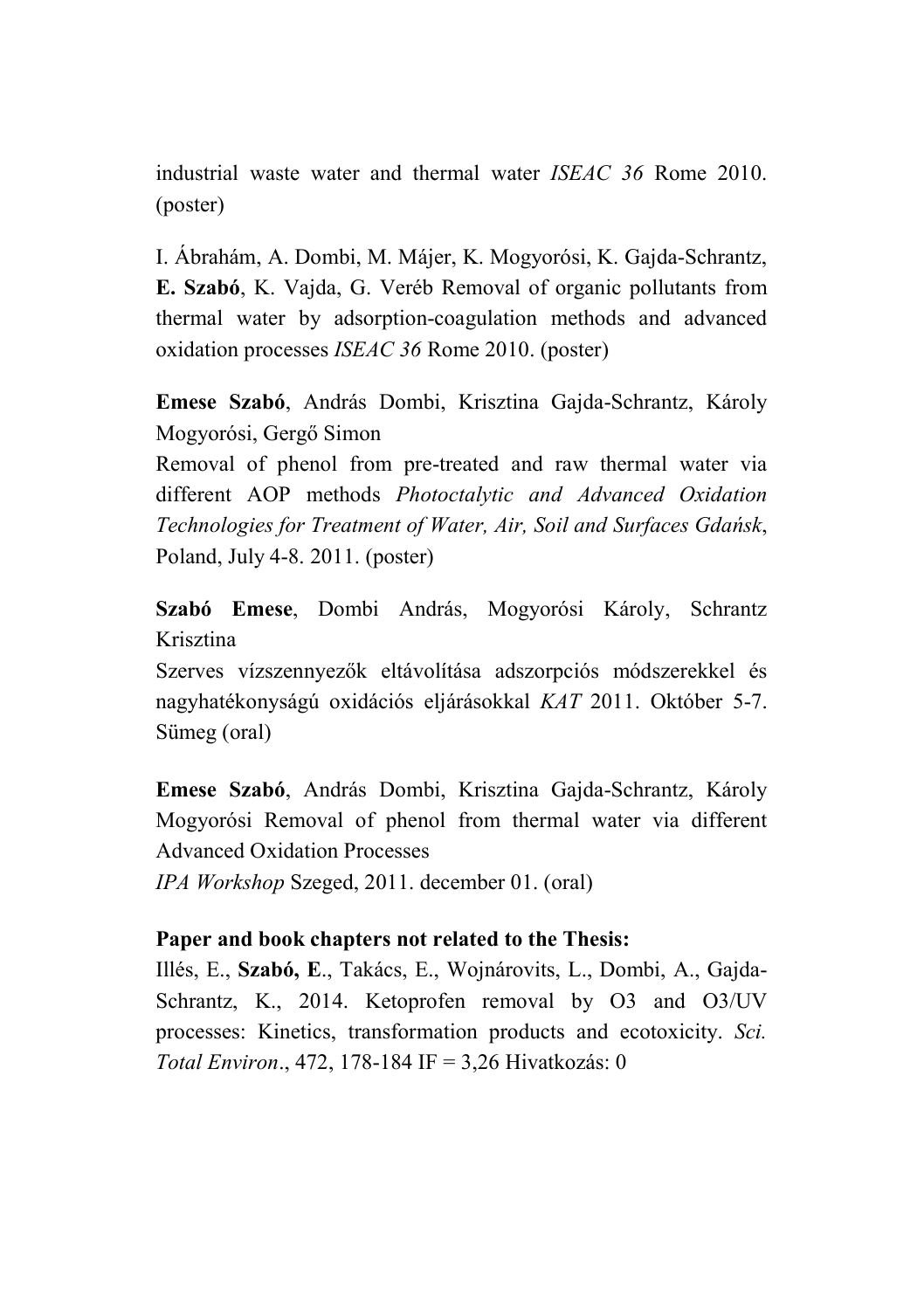Krisztina Gajda-Schrantz, Eszter Arany, Erzsébet Illés, Emese Szabó, Zsolt Pap, Erzsébet Takács, László Wojnárovits, Advanced Oxidation Processes for Ibuprofen Removal and Ecotoxicological Risk Assessment of Degradation Intermediates Ibuprofen: *Clinical Pharmacology*, Medical Uses and Adverse Effects pp. 159- 232, 2013, ISBN: 978-1-62618-659-0

## Conferences:

E. Illés, R. Szabó, E. Szabó, K. Gajda-Schrantz, A. Dombi Influence of methanol as hydroxyl radical scavanger on the photolytic degradation of ibuprofen and ketoprofen *XXIII. IUPAC Symposium on Photochemistry*, Ferrara, Italy, July 11th-16th, 2010.

Rita Szabó, Zsófia Lénárt, Szabó Emese, Dr. András Dombi, Dr. Krisztina Gajda- Schrantz The role of radicals in the degradation of ketoprofen *A Magyar Tudomány Hete* Dunaújváros 2010,

A. Dombi, K. Gajda-Schrantz, E. Illés, E. Szabó Ecotoxicity of ketoprofen degradation products *ISEAC 36* Rome 2010.

Dombi András, Gajdáné Schrantz Krisztina, Illés Erzsébet, Szabó Emese, A ketoprofen bomlástermékeinek toxicitása, *MKE 1*. Nemzeti Konferencia, Sopron, 2011. máj. 22-25.

András Dombi, Krisztina Gajda-Schrantz, Erzsébet Illés, Emese Szabó, Ecotoxicity of ketoprofen degradation products formed during ozonization and O3/UV combined method, *IPA-HU-SRB Workshop*, Hungary, Szeged, 1-2. december 2011.

Abramović B. Alapi T. Arany E. Beszédes S. Bjelica L. Dalmacija M. Despotović V. Dombi A. Farkas J. Gajda-Schrantz K. Guzsvany V. Illés E. Kertész Sz. Kler S. Kmetykó Á. Kredics L. László Zs. Manczinger L. Mazellier P. Mogyorósi K. Orčić D. Pap Zs. Rajić L. Szabó E. Szabó R. Sojić D. Vágvölgyi Cs. Vajda K. Veréb G.